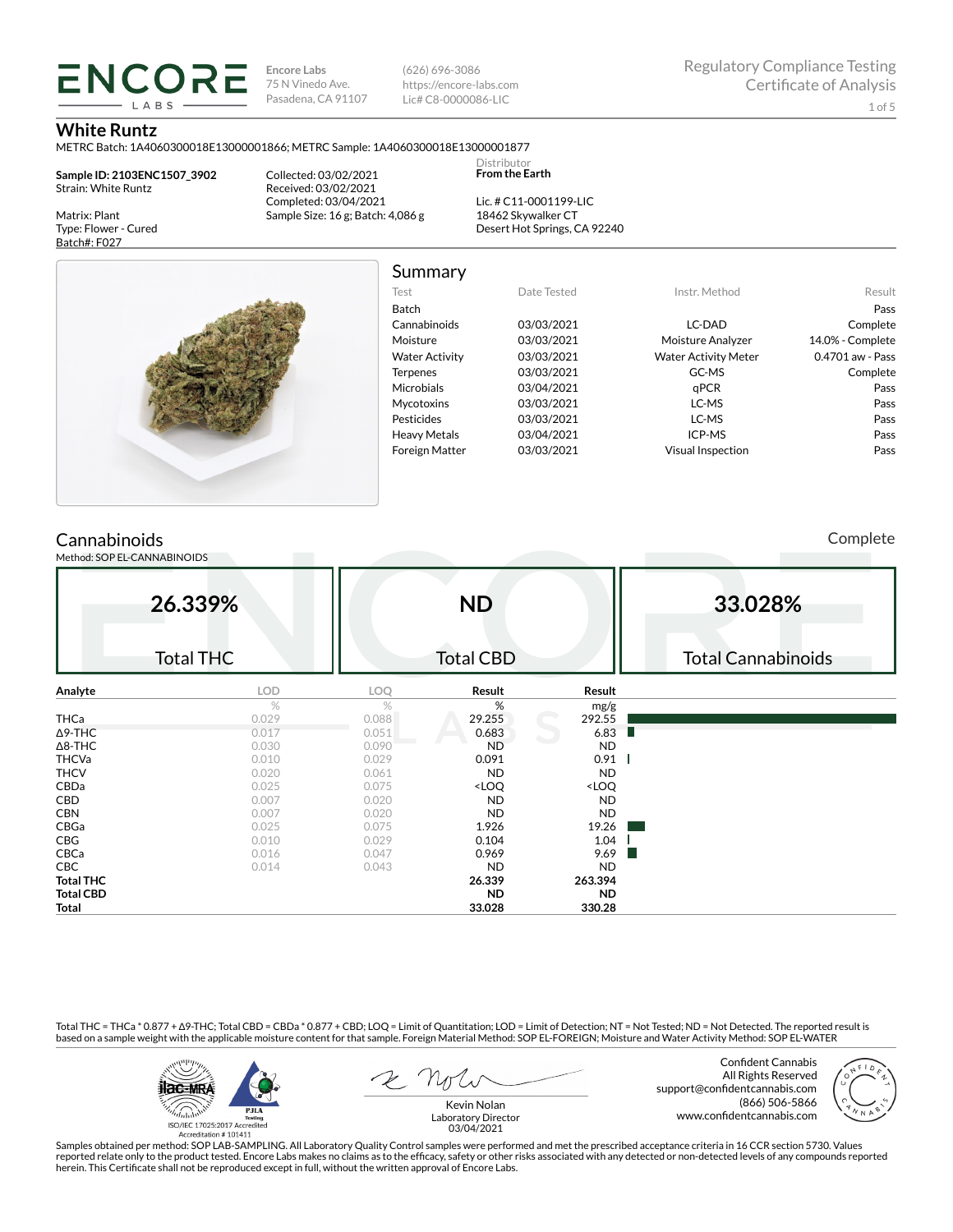**ENCORE Encore Labs** 75 N Vinedo Ave. Pasadena, CA 91107

(626) 696-3086 https://encore-labs.com Lic# C8-0000086-LIC

## **White Runtz**

LABS

|                                                       | METRC Batch: 1A4060300018E13000001866; METRC Sample: 1A4060300018E13000001877 |                                              |                                                          |                              |  |
|-------------------------------------------------------|-------------------------------------------------------------------------------|----------------------------------------------|----------------------------------------------------------|------------------------------|--|
| Sample ID: 2103ENC1507_3902<br>Strain: White Runtz    | Collected: 03/02/2021<br>Received: 03/02/2021                                 | Distributor<br><b>From the Earth</b>         |                                                          |                              |  |
| Matrix: Plant<br>Type: Flower - Cured<br>Batch#: F027 | Completed: 03/04/2021<br>Sample Size: 16 g; Batch: 4,086 g                    | Lic. # C11-0001199-LIC<br>18462 Skywalker CT | Desert Hot Springs, CA 92240                             |                              |  |
| Terpenes                                              |                                                                               |                                              |                                                          |                              |  |
| Method: SOP EL-TERPENES                               |                                                                               |                                              |                                                          |                              |  |
| Analyte                                               | <b>LOD</b>                                                                    | <b>LOO</b>                                   | Result                                                   | Result                       |  |
|                                                       | $\%$                                                                          | $\frac{0}{2}$                                | %                                                        | mg/g                         |  |
| β-Caryophyllene                                       | 0.003                                                                         | 0.011                                        | 1.175                                                    | 11.75                        |  |
| α-Humulene                                            | 0.002                                                                         | 0.011                                        | 0.486                                                    | 4.86                         |  |
| δ-Limonene                                            | 0.002                                                                         | 0.011                                        | 0.358                                                    | 3.58                         |  |
| β-Myrcene                                             | 0.002                                                                         | 0.011                                        | 0.260                                                    | 2.60                         |  |
| α-Bisabolol                                           | 0.002                                                                         | 0.011                                        | 0.153                                                    | 1.53                         |  |
| Linalool                                              | 0.002                                                                         | 0.011                                        | 0.109                                                    | 1.09                         |  |
| β-Pinene                                              | 0.001                                                                         | 0.011                                        | 0.057                                                    | 0.57                         |  |
| α-Pinene                                              | 0.001                                                                         | 0.011                                        | 0.032                                                    | 0.32                         |  |
| α-Terpinene                                           | 0.002                                                                         | 0.011                                        | <b>ND</b>                                                | <b>ND</b>                    |  |
| Camphene                                              | 0.001                                                                         | 0.011                                        | <loq< td=""><td><loq< td=""><td></td></loq<></td></loq<> | <loq< td=""><td></td></loq<> |  |
| cis-Nerolidol                                         | 0.000                                                                         | 0.004                                        | <b>ND</b>                                                | <b>ND</b>                    |  |
| $δ-3$ -Carene                                         | 0.001                                                                         | 0.011                                        | <b>ND</b>                                                | <b>ND</b>                    |  |
| Eucalyptol                                            | 0.002                                                                         | 0.011                                        | <b>ND</b>                                                | <b>ND</b>                    |  |
| y-Terpinene                                           | 0.002                                                                         | 0.011                                        | <b>ND</b>                                                | <b>ND</b>                    |  |
| Guaiol                                                | 0.002                                                                         | 0.011                                        | <b>ND</b>                                                | <b>ND</b>                    |  |
| Isopulegol                                            | 0.003                                                                         | 0.011                                        | <b>ND</b>                                                | <b>ND</b>                    |  |
| Ocimene                                               | 0.002                                                                         | 0.011                                        | <b>ND</b>                                                | <b>ND</b>                    |  |
| <b>Terpinolene</b>                                    | 0.002                                                                         | 0.011                                        | <loq< td=""><td><loq< td=""><td></td></loq<></td></loq<> | <loq< td=""><td></td></loq<> |  |
| trans-Nerolidol                                       | 0.001                                                                         | 0.007                                        | <b>ND</b>                                                | <b>ND</b>                    |  |

**Total 2.630 26.30**

# Primary Aromas



Date Tested: 03/03/2021<br>LOQ = Limit of Quantitation; LOD = Limit of Detection; NT = Not Tested; ND = Not Detected. The reported result is based on a sample weight with the applicable moisture content for that sample.



2 not

Confident Cannabis All Rights Reserved support@confidentcannabis.com (866) 506-5866 www.confidentcannabis.com

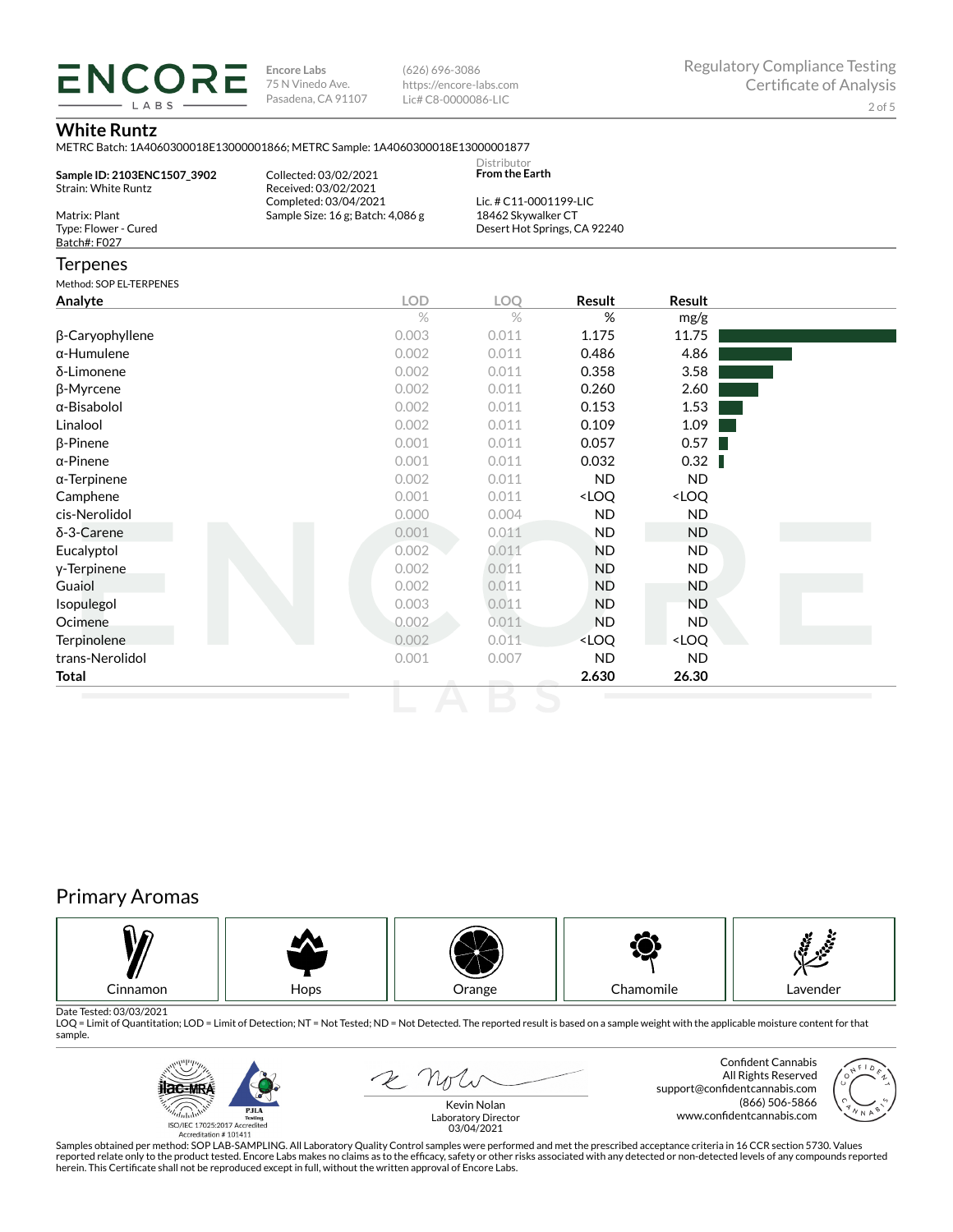**Encore Labs** 75 N Vinedo Ave. Pasadena, CA 91107 (626) 696-3086 https://encore-labs.com Lic# C8-0000086-LIC

> Distributor **From the Earth**

#### **White Runtz**

METRC Batch: 1A4060300018E13000001866; METRC Sample: 1A4060300018E13000001877

**Sample ID: 2103ENC1507\_3902** Strain: White Runtz

**ENCOR** LABS

> Collected: 03/02/2021 Received: 03/02/2021 Completed: 03/04/2021 Sample Size: 16 g; Batch: 4,086 g

Lic. # C11-0001199-LIC 18462 Skywalker CT Desert Hot Springs, CA 92240

## Pesticides

Matrix: Plant Type: Flower - Cured Batch#: F027

Method: SOP EL-PesticidesLCMS LC-MS

| Analyte             | <b>LOD</b> | <b>LOO</b> | Limit          | Result    | <b>Status</b> | Analyte                 | LOD       | LOO       | Limit          | Result    | <b>Status</b> |
|---------------------|------------|------------|----------------|-----------|---------------|-------------------------|-----------|-----------|----------------|-----------|---------------|
|                     | $\mu$ g/g  | $\mu$ g/g  | $\mu$ g/g      | µg/g      |               |                         | $\mu$ g/g | $\mu$ g/g | $\mu$ g/g      | $\mu$ g/g |               |
| Abamectin           | 0.005      | 0.02       | 0.1            | <b>ND</b> | Pass          | Fludioxonil             | 0.01      | 0.05      | 0.1            | <b>ND</b> | Pass          |
| Acephate            | 0.002      | 0.01       | 0.1            | <b>ND</b> | Pass          | Hexythiazox             | 0.005     | 0.02      | 0.1            | <b>ND</b> | Pass          |
| Acequinocyl         | 0.01       | 0.02       | 0.1            | <b>ND</b> | Pass          | Imazalil                | 0.05      | 0.1       | 0.05           | <b>ND</b> | Pass          |
| Acetamiprid         | 0.005      | 0.02       | 0.1            | <b>ND</b> | Pass          | Imidacloprid            | 0.005     | 0.02      | 5              | <b>ND</b> | Pass          |
| Aldicarb            | 0.05       | 0.1        | 0.05           | <b>ND</b> | Pass          | Kresoxim Methyl         | 0.005     | 0.02      | 0.1            | <b>ND</b> | Pass          |
| Azoxystrobin        | 0.005      | 0.02       | 0.1            | <b>ND</b> | Pass          | Malathion               | 0.02      | 0.05      | 0.5            | <b>ND</b> | Pass          |
| <b>Bifenazate</b>   | 0.005      | 0.01       | 0.1            | <b>ND</b> | Pass          | Metalaxyl               | 0.002     | 0.005     | $\overline{2}$ | <b>ND</b> | Pass          |
| <b>Bifenthrin</b>   | 0.005      | 0.01       | 3              | <b>ND</b> | Pass          | Methiocarb              | 0.05      | 0.1       | 0.05           | <b>ND</b> | Pass          |
| <b>Boscalid</b>     | 0.02       | 0.05       | 0.1            | <b>ND</b> | Pass          | Methomyl                | 0.01      | 0.02      | 1              | <b>ND</b> | Pass          |
| Captan              | 0.2        | 0.3        | 0.7            | <b>ND</b> | Pass          | Mevinphos               | 0.02      | 0.05      | 0.02           | <b>ND</b> | Pass          |
| Carbaryl            | 0.02       | 0.05       | 0.5            | <b>ND</b> | Pass          | Myclobutanil            | 0.005     | 0.01      | 0.1            | <b>ND</b> | Pass          |
| Carbofuran          | 0.05       | 0.1        | 0.05           | <b>ND</b> | Pass          | Naled                   | 0.01      | 0.02      | 0.1            | <b>ND</b> | Pass          |
| Chlorantraniliprole | 0.002      | 0.01       | 10             | <b>ND</b> | Pass          | Oxamvl                  | 0.005     | 0.01      | 0.5            | <b>ND</b> | Pass          |
| Chlordane           | 0.05       | 0.1        | 0.05           | <b>ND</b> | Pass          | Paclobutrazol           | 0.05      | 0.1       | 0.05           | <b>ND</b> | Pass          |
| Chlorfenapyr        | 0.05       | 0.1        | 0.05           | <b>ND</b> | Pass          | <b>Parathion Methyl</b> | 0.02      | 0.05      | 0.02           | <b>ND</b> | Pass          |
| Chlorpyrifos        | 0.05       | 0.1        | 0.05           | <b>ND</b> | Pass          | Pentachloronitrobenzene | 0.02      | 0.05      | 0.1            | <b>ND</b> | Pass          |
| Clofentezine        | 0.01       | 0.02       | 0.1            | <b>ND</b> | Pass          | Permethrin              | 0.02      | 0.05      | 0.5            | <b>ND</b> | Pass          |
| Coumaphos           | 0.02       | 0.05       | 0.02           | <b>ND</b> | Pass          | Phosmet                 | 0.01      | 0.02      | 0.1            | <b>ND</b> | Pass          |
| Cyfluthrin          | 0.05       | 0.1        | $\overline{2}$ | <b>ND</b> | Pass          | Piperonyl Butoxide      | 0.002     | 0.01      | 3              | <b>ND</b> | Pass          |
| Cypermethrin        | 0.1        | 0.2        | $\mathbf{1}$   | <b>ND</b> | Pass          | Prallethrin             | 0.005     | 0.02      | 0.1            | <b>ND</b> | Pass          |
| Daminozide          | 0.02       | 0.05       | 0.02           | <b>ND</b> | Pass          | Propiconazole           | 0.005     | 0.01      | 0.1            | <b>ND</b> | Pass          |
| Diazinon            | 0.002      | 0.01       | 0.1            | <b>ND</b> | Pass          | Propoxur                | 0.05      | 0.1       | 0.05           | <b>ND</b> | Pass          |
| <b>Dichlorvos</b>   | 0.02       | 0.05       | 0.02           | <b>ND</b> | Pass          | Pyrethrins              | 0.02      | 0.05      | 0.5            | <b>ND</b> | Pass          |
| Dimethoate          | 0.02       | 0.05       | 0.02           | <b>ND</b> | Pass          | Pyridaben               | 0.005     | 0.01      | 0.1            | <b>ND</b> | Pass          |
| Dimethomorph        | 0.005      | 0.02       | $\overline{2}$ | <b>ND</b> | Pass          | Spinetoram              | 0.005     | 0.01      | 0.1            | <b>ND</b> | Pass          |
| Ethoprophos         | 0.05       | 0.1        | 0.05           | <b>ND</b> | Pass          | Spinosad                | 0.005     | 0.01      | 0.1            | <b>ND</b> | Pass          |
| Etofenprox          | 0.05       | 0.1        | 0.05           | <b>ND</b> | Pass          | Spiromesifen            | 0.01      | 0.02      | 0.1            | <b>ND</b> | Pass          |
| Etoxazole           | 0.005      | 0.02       | 0.1            | <b>ND</b> | Pass          | Spirotetramat           | 0.005     | 0.01      | 0.1            | <b>ND</b> | Pass          |
| Fenhexamid          | 0.005      | 0.02       | 0.1            | <b>ND</b> | Pass          | Spiroxamine             | 0.05      | 0.1       | 0.05           | <b>ND</b> | Pass          |
| Fenoxycarb          | 0.05       | 0.1        | 0.05           | <b>ND</b> | Pass          | Tebuconazole            | 0.005     | 0.01      | 0.1            | <b>ND</b> | Pass          |
| Fenpyroximate       | 0.005      | 0.02       | 0.1            | <b>ND</b> | Pass          | Thiacloprid             | 0.02      | 0.05      | 0.02           | <b>ND</b> | Pass          |
| Fipronil            | 0.05       | 0.1        | 0.05           | <b>ND</b> | Pass          | Thiamethoxam            | 0.005     | 0.01      | 5              | <b>ND</b> | Pass          |
| Flonicamid          | 0.01       | 0.02       | 0.1            | <b>ND</b> | Pass          | Trifloxystrobin         | 0.005     | 0.01      | 0.1            | <b>ND</b> | Pass          |

LOQ = Limit of Quantitation; LOD = Limit of Detection; NT = Not Tested; ND = Not Detected.

**ilac-MRA PJLA**  $d_{\rm thbb}$ ISO/IEC 17025:2017 Ac

Accreditation #101411

Confident Cannabis All Rights Reserved support@confidentcannabis.com (866) 506-5866 www.confidentcannabis.com



Kevin Nolan Laboratory Director 03/04/2021

Samples obtained per method: SOP LAB-SAMPLING. All Laboratory Quality Control samples were performed and met the prescribed acceptance criteria in 16 CCR section 5730. Values reported relate only to the product tested. Encore Labs makes no claims as to the efficacy, safety or other risks associated with any detected or non-detected levels of any compounds reported<br>herein. This Certificate shall

Pass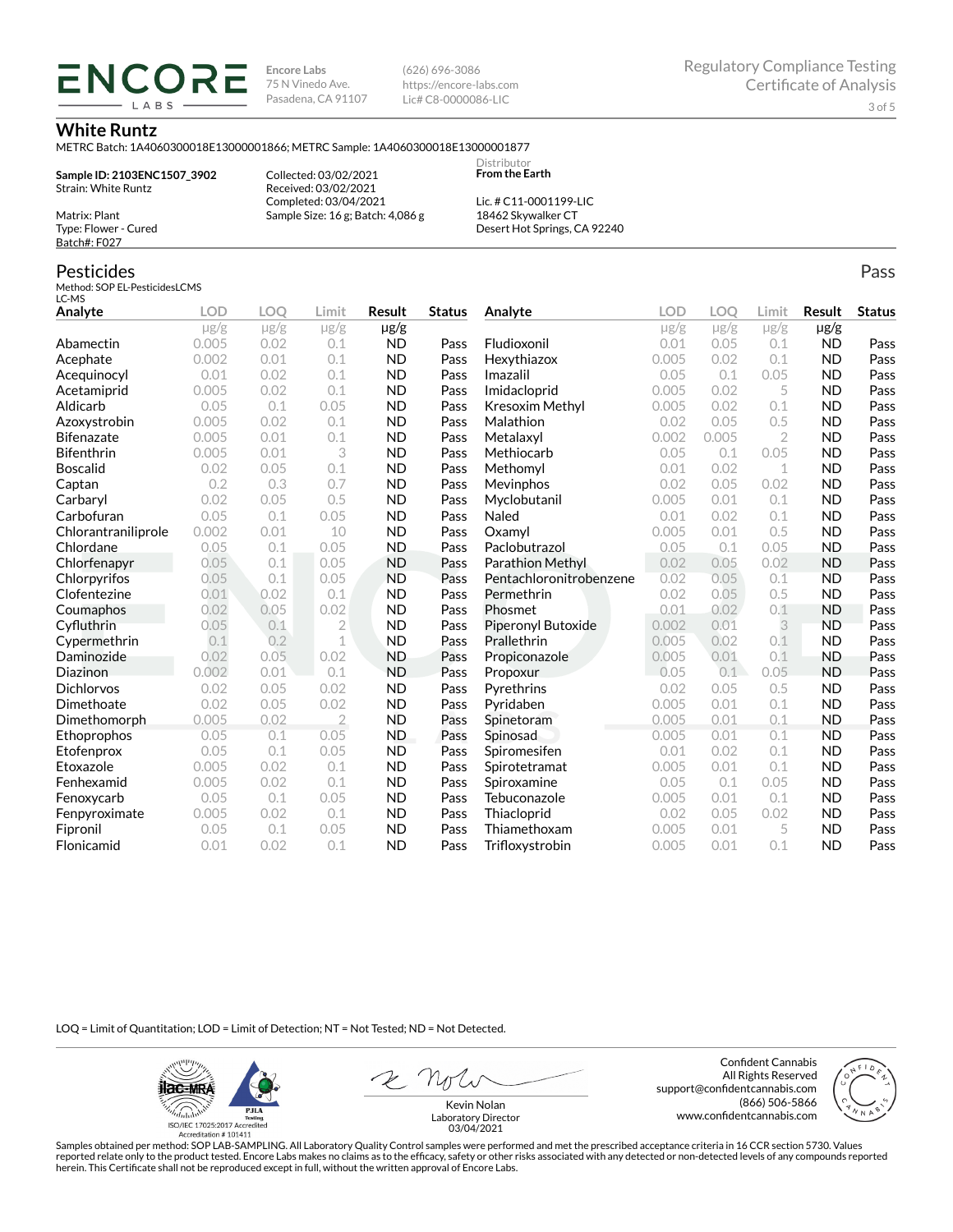**ENCORE Encore Labs** 75 N Vinedo Ave. Pasadena, CA 91107 LABS

(626) 696-3086 https://encore-labs.com Lic# C8-0000086-LIC

Pass

### **White Runtz**

METRC Batch: 1A4060300018E13000001866; METRC Sample: 1A4060300018E13000001877

|                               |                                   | Distributor                  |  |
|-------------------------------|-----------------------------------|------------------------------|--|
| Sample ID: 2103ENC1507 3902   | Collected: 03/02/2021             | <b>From the Earth</b>        |  |
| Strain: White Runtz           | Received: 03/02/2021              |                              |  |
|                               | Completed: 03/04/2021             | Lic. # C11-0001199-LIC       |  |
| Matrix: Plant                 | Sample Size: 16 g; Batch: 4,086 g | 18462 Skywalker CT           |  |
| Type: Flower - Cured          |                                   | Desert Hot Springs, CA 92240 |  |
| Batch#: F027                  |                                   |                              |  |
| <b>Mycotoxins</b>             |                                   |                              |  |
| Method: SOP EL-PesticidesLCMS |                                   |                              |  |
| LC-MS                         |                                   |                              |  |

| LC-MD                   |       |            |            |           |               |
|-------------------------|-------|------------|------------|-----------|---------------|
| Analyte                 | LOD   | <b>LOC</b> | Limit      | Result    | <b>Status</b> |
|                         | µg/kg | µg/kg      | $\mu$ g/kg | µg/kg     |               |
| <b>B1</b>               |       |            |            | <b>ND</b> | Tested        |
| <b>B2</b>               |       |            |            | <b>ND</b> | <b>Tested</b> |
| G <sub>1</sub>          |       |            |            | <b>ND</b> | <b>Tested</b> |
| G <sub>2</sub>          |       |            |            | <b>ND</b> | <b>Tested</b> |
| Ochratoxin A            |       |            | 20         | ND.       | Pass          |
| <b>Total Aflatoxins</b> |       |            | 20         | <b>ND</b> | Pass          |



Date Tested: 03/03/2021 LOQ = Limit of Quantitation; LOD = Limit of Detection; NT = Not Tested; ND = Not Detected.



Confident Cannabis All Rights Reserved support@confidentcannabis.com (866) 506-5866 www.confidentcannabis.com



Kevin Nolan Laboratory Director 03/04/2021